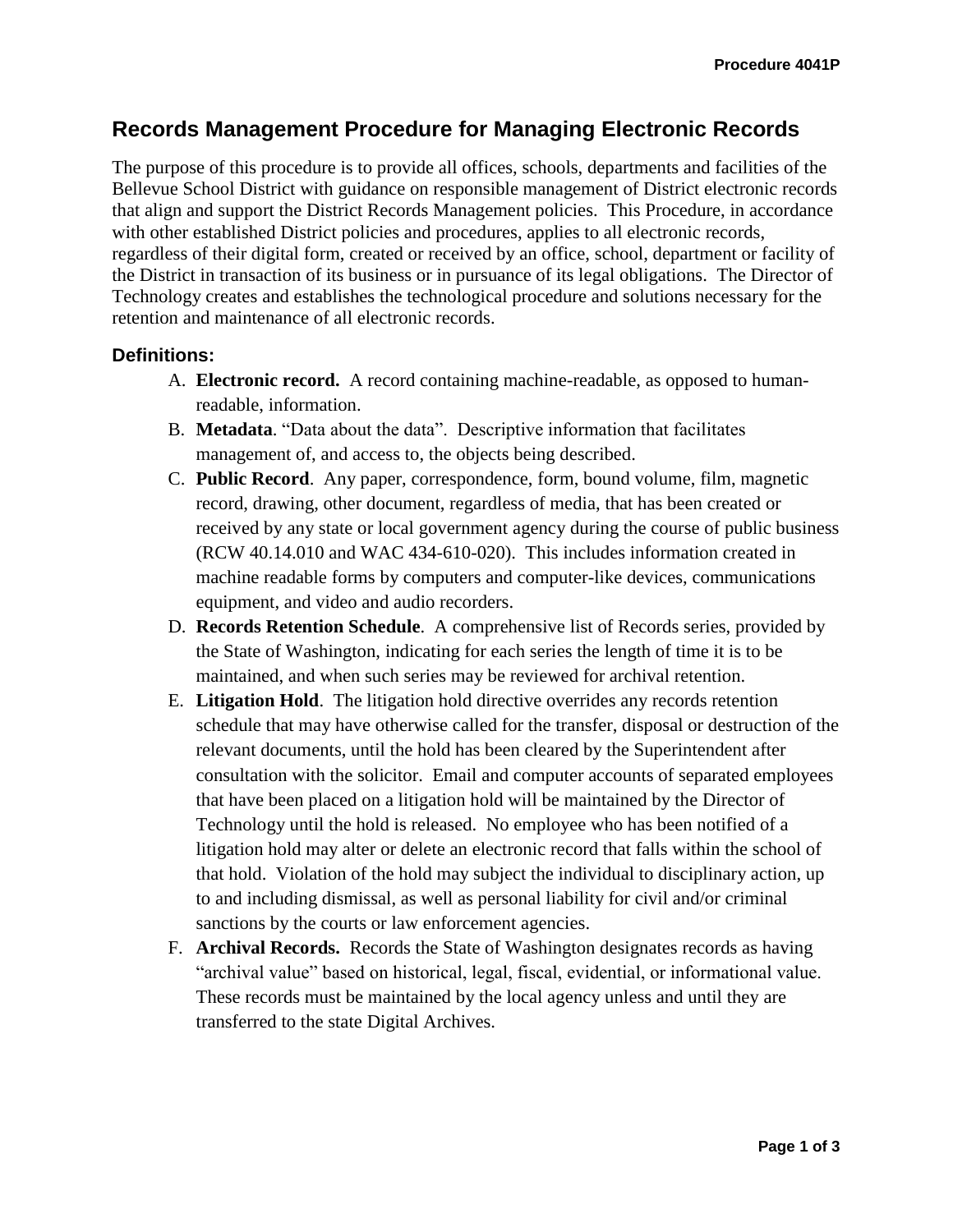## **Guidelines for Managing All Electronic Records**

A digital record is defined as electronic information in any form created or received and maintained by a District office, school, department or facility in transaction of District business and kept as evidence of such activity.

The legal custodian of a record is its originator. If the record is transferred, by agreement or policy, to another person for archival purposes, then that person becomes the legal custodian.

Electronic records, including emails, are governed like paper records under the statutes and regulations that apply to preservation and destruction of public records, regardless of form. See BSD Policies 3231 and 4041, RCW 40.14 and WAC 434-662.

Electronic records shall be retained pursuant to the retention schedules adopted by the records committees of the State of Washington. The District shall maintain chain of custody of the record, including employing sufficient security procedures to prevent additions, modifications, or deletion of a record by unauthorized parties.

Electronic records that the State Archives designates as having "archival value" based on their historical, legal, fiscal, evidential, or informational value shall be maintained by the District unless and until they are transferred to the state Digital Archives.

#### **Litigation Hold**

When the District has been given notice that a legal action is either pending or imminent or a governmental investigation will occur, destruction of records shall be suspended immediately.

When an employee leaves the District, the employee's manager is responsible for designating a new custodian for that employee's records and ensuring that the records are properly identified and transferred to the appropriate place prior to deletion of the departing employee's accounts.

The director of technology creates and establishes solutions to insure compliance with the following:

- A. Electronic records are required to remain usable, searchable, retrievable and authentic despite variations and changes in hardware, software and security features. Electronic records must contain sufficient metadata to categorize, search and retrieve the records.
- B. Security backup of active records. A security backup must be compatible with the current system configuration in use by the District.
- C. That if encryption is employed on public records, the District must maintain the means to decrypt the record for the life of the record as designated by the approved required minimum retention period for that record.
- D. Retention of web content in accordance with the approved retention schedules.

### **Electronic Mail Communications (Email)**

Email that is created or received by employees or public officials in connection with official public business is a public record and subject to the Public Records Act (RCW 42.56). The responsibility for the daily management of electronic mail communications falls on individual employees.

Types of records created using email systems (FERPA, Student, financial etc.) determine the retention period required for the records in each category. Please see the *Washington State Records Retention Manual* for specifications.